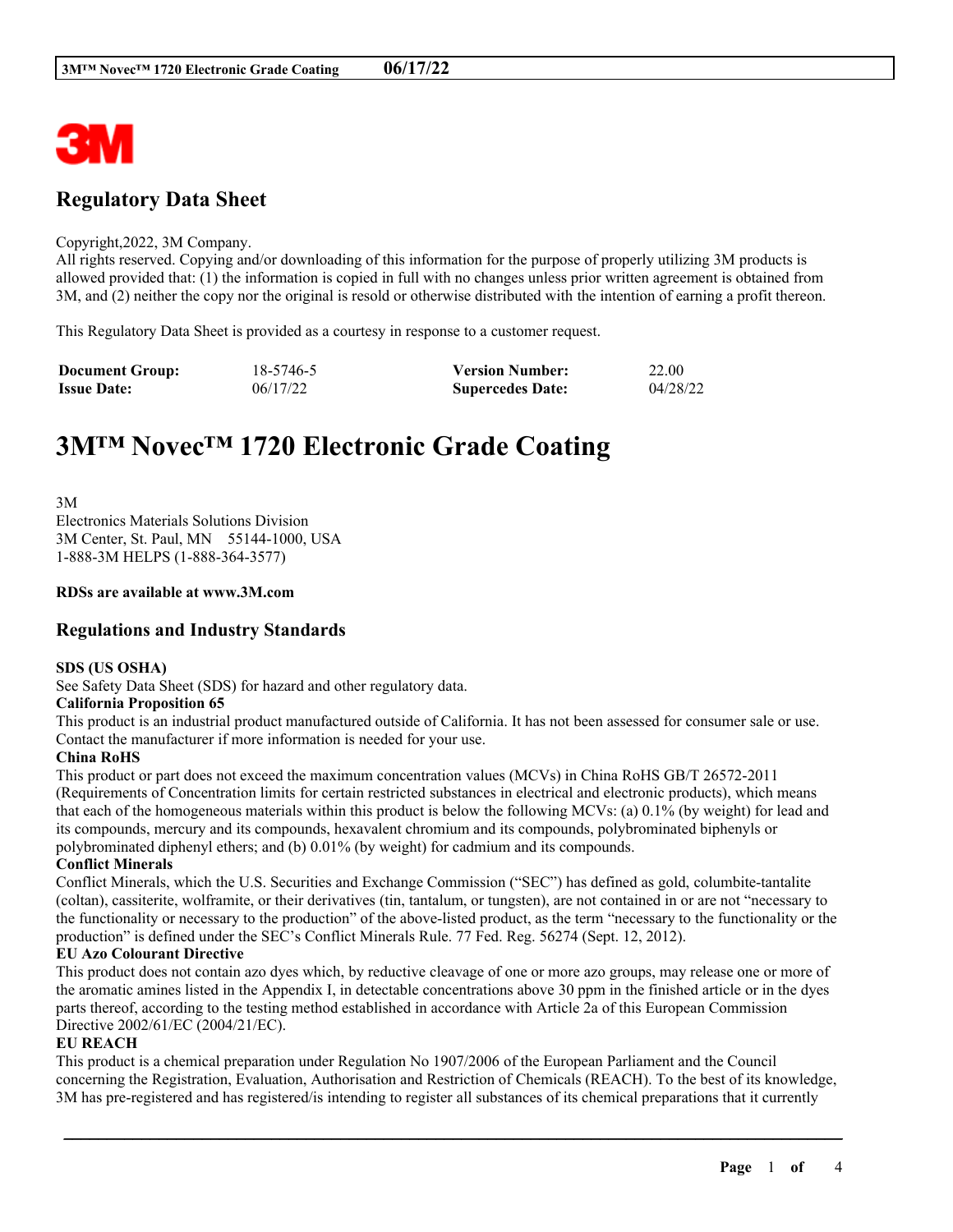imports into and/or manufactures in the European Union that are in scope for (pre-)registration by 3M. It has a required safety data sheet.

## **EU REACH**

This product, including any article that the product is composed of, does not contain at greater than 0.1% by weight a Substance of Very High Concern (SVHC) substance identified according to Article 59 of REACH. This declaration reflects the substances on the candidate SVHC list, effective June 2022.

## **EU RoHS**

This product does not exceed the maximum concentration values (MCVs) set under EU Directive 2011/65/EU (RoHS recast/RoHS 2), as stated in Annex II to that directive. This means that each of the homogenous materials within this product does not exceed the following MCVs: (a) 0.1% (by weight) for lead, mercury, hexavalent chromium, polybrominated biphenyls or polybrominated diphenyl ethers; and (b) 0.01% (by weight) for cadmium.

#### **EU RoHS Phthalates**

This product does not exceed the maximum concentration values (MCVs) for phthalates set under EU Directive 2011/65/EU (RoHS recast/RoHS 2), as amended by EU 2015/863, which applies to finished EEE after July 22, 2019 for Category 1-7, 10- 11 products and after July 22, 2021 for Category 8 and 9 products. This means that each of the homogeneous materials within this product does not exceed the MCV of 0.1% (by weight) for each of the following phthalates: DEHP, BBP, DBP, and DIBP.

## **TSCA Section 6**

This product is not known to contain 2,4,6-Tri-tert-butylphenol (CAS 732-26-3).

**TSCA Section 6**

This product is not known to contain Decabromodiphenyl Ether (Deca-BDE) (CAS 1163-19-5).

**TSCA Section 6**

This product is not known to contain Hexachlorobutadiene (HCBD) (CAS 87-68-3).

**TSCA Section 6**

This product is not known to contain Pentachlorothiophenol (PCTP) (CAS 133-49-3).

**TSCA Section 6**

This product is not known to contain Phenol, isopropylated phosphate (3:1) (PIP (3:1)) (CAS 68937-41-7).

## **Chemicals and/or Compounds of Interest**

**4,4'-Methylenebis(2,6-Diethylaniline) (CAS 13680-35-8)** : Not intentionally added. **Acrylamide (CAS 79-06-1)** : Not intentionally added. **Alkylphenol (AP)** : Not intentionally added. **Antimony and (Sb) Compounds** : Not intentionally added. **Aromatic Amines** : Not intentionally added. **Arsenic and (As) Compounds** : Not intentionally added. **Asbestos** : Not intentionally added. **Azocolorants and Azodyes** : Not intentionally added. **Benzenamine, N-Phenyl-, Reaction Products with Styrene and 2,4,4-Trimethylpentene (BNST) (CAS 68921-45-9)** : Not intentionally added. **Beryllium and (Be) Compounds** : Not intentionally added. **Bismuth and (Bi) Compounds** : Not intentionally added. **Bisphenol A (BPA) (CAS 80-05-7)** : Not intentionally added. **Butyl Benzyl Phthalate (BBP) (CAS 85-68-7)** : Not intentionally added. **Butylated Hydroxytoluene (BHT) (128-37-0)** : Not intentionally added. **Cadmium and (Cd) Compounds** : Not intentionally added. **Chlorinated Paraffins, Short Chain** : Not intentionally added. **Chlorinated Polyethylene** : Not intentionally added. **Chlorofluorocarbons (CFCs)** : Not intentionally added. **Chloroprene (Neoprene)** : Not intentionally added. **Chlorosulfonated Polyethylene** : Not intentionally added. **Chromium and (Cr) Compounds** : Not intentionally added. **Colophony (Rosin) (CAS 8050-09-7)** : Not intentionally added. **Creosote** : Not intentionally added. **Crystalline Silica** : Not intentionally added.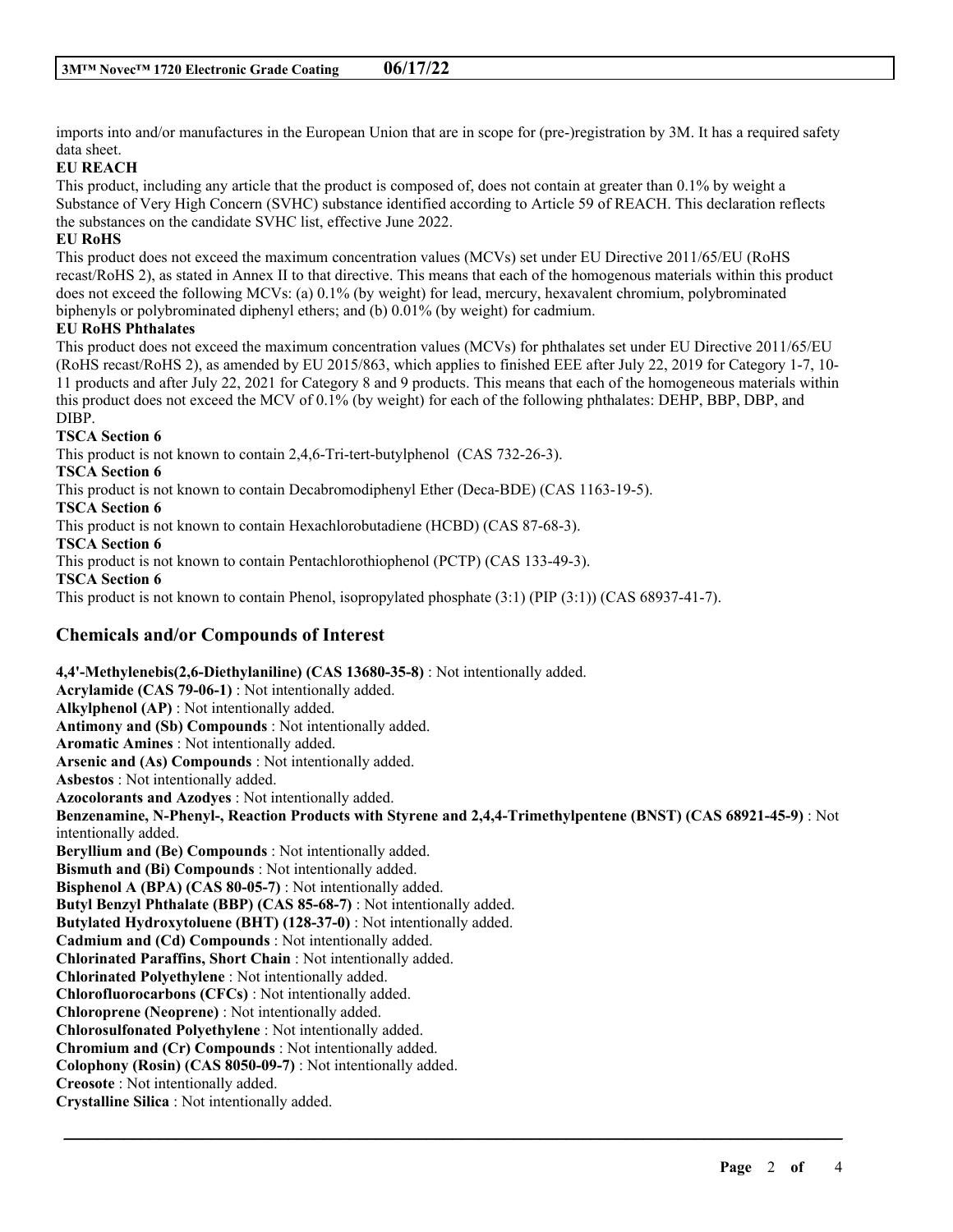**Decabromodiphenyl Ether (Deca-BDE) (CAS 1163-19-5)** : Not intentionally added. **Di(2-Ethylhexyl) Phthalate (DEHP) (CAS 117-81-7)** : Not intentionally added. **Di(Methoxyethyl) Phthalate (DMEP) (CAS 117-82-8)** : Not intentionally added. **Dibutyl Phthalate (DBP) (CAS 84-74-2)** : Not intentionally added. **Dibutyl Tin Compounds** : Not intentionally added. **Diisobutyl Phthalate (DIBP) (CAS 84-69-5)** : Not intentionally added. **Diisodecyl Phthalate (DIDP)** : Not intentionally added. **Diisononyl Phthalate (DINP)** : Not intentionally added. **Dimethyl Fumarate (DMF) (CAS 624-49-7)** : Not intentionally added. **Dimethylacetamide (CAS 127-19-5)** : Not intentionally added. **Di-n-Octyl Phthalate (DNOP) (CAS 117-84-0)** : Not intentionally added. **Dioxins and Furans** : Not intentionally added. **Dyes** : Not intentionally added. **Epoxy Compounds** : Not intentionally added. **Flame Retardants (not PBB or PBDE)** : Not intentionally added. **Flavorings** : Not intentionally added. **Formaldehyde (CAS 50-00-0)** : Not intentionally added. **Genetically Modified Organisms (GMOs)** : Not intentionally added. **Gluten** : Not intentionally added. **Halogenated Compounds** : Contains. **Halogenated Flame Retardants** : Not intentionally added. **Hexabromo Cyclo-Dodecane (HBCD)** : Not intentionally added. **Hexavalent Chromium and (Cr+6) Compounds** : Not intentionally added. **Hydrochlorofluorocarbons (HCFCs)** : Not intentionally added. **Lead and (Pb) Compounds** : Not intentionally added. **Materials of Human or Animal Origin** : Not intentionally added. **Melamine (CAS 108-78-1)** : Not intentionally added. **Mercury and (Hg) Compounds** : Not intentionally added. **Musk Xylene (CAS 81-15-2)** : Not intentionally added. **Naphthalene (CAS 91-20-3)** : Not intentionally added. **Natural Rubber Latex** : Not intentionally added. **Nickel and (Ni) Compounds** : Not intentionally added. **N-Nitrosamines** : Not intentionally added. **Nonylphenol (NP)** : Not intentionally added. **Nonylphenol Ethoxylates (NPE)** : Not intentionally added. **Nuts** : Not intentionally added. **Organochlorine Pesticides** : Not intentionally added. **Organophosphate Pesticides** : Not intentionally added. **Organotin Compounds** : Not intentionally added. **Ozone Depleting Chemicals (ODCs)** : Not intentionally added. **Pentachlorophenol (87-86-5)** : Not intentionally added. **Perfluorooctanesulfonic Acid (PFOS) (CAS 1763-23-1)** : Not intentionally added. **Perfluorooctanoic Acid (PFOA) (CAS 335-67-1)** : Not intentionally added. **Petrochemical Fertilizers** : Not intentionally added. **Phenol (CAS 108-95-2)** : Not intentionally added. **Phosphorus and (P) Compounds** : Not intentionally added. **Phthalates** : Not intentionally added. **Polybrominated Biphenyls (PBB)** : Not intentionally added. **Polybrominated Diphenylethers (PBDE)** : Not intentionally added. **Polychlorinated Biphenyls (PCBs)** : Not intentionally added. **Polychlorinated Naphthalenes (PCNs) (>3 Chlorine Atoms)** : Not intentionally added. **Polycyclic Aromatic Hydrocarbons (PAHs)** : Not intentionally added. **Polyvinyl Chloride (PVC)** : Not intentionally added. **Potassium and (K) Compounds** : Not intentionally added. **Radioactive Substance** : Not intentionally added.